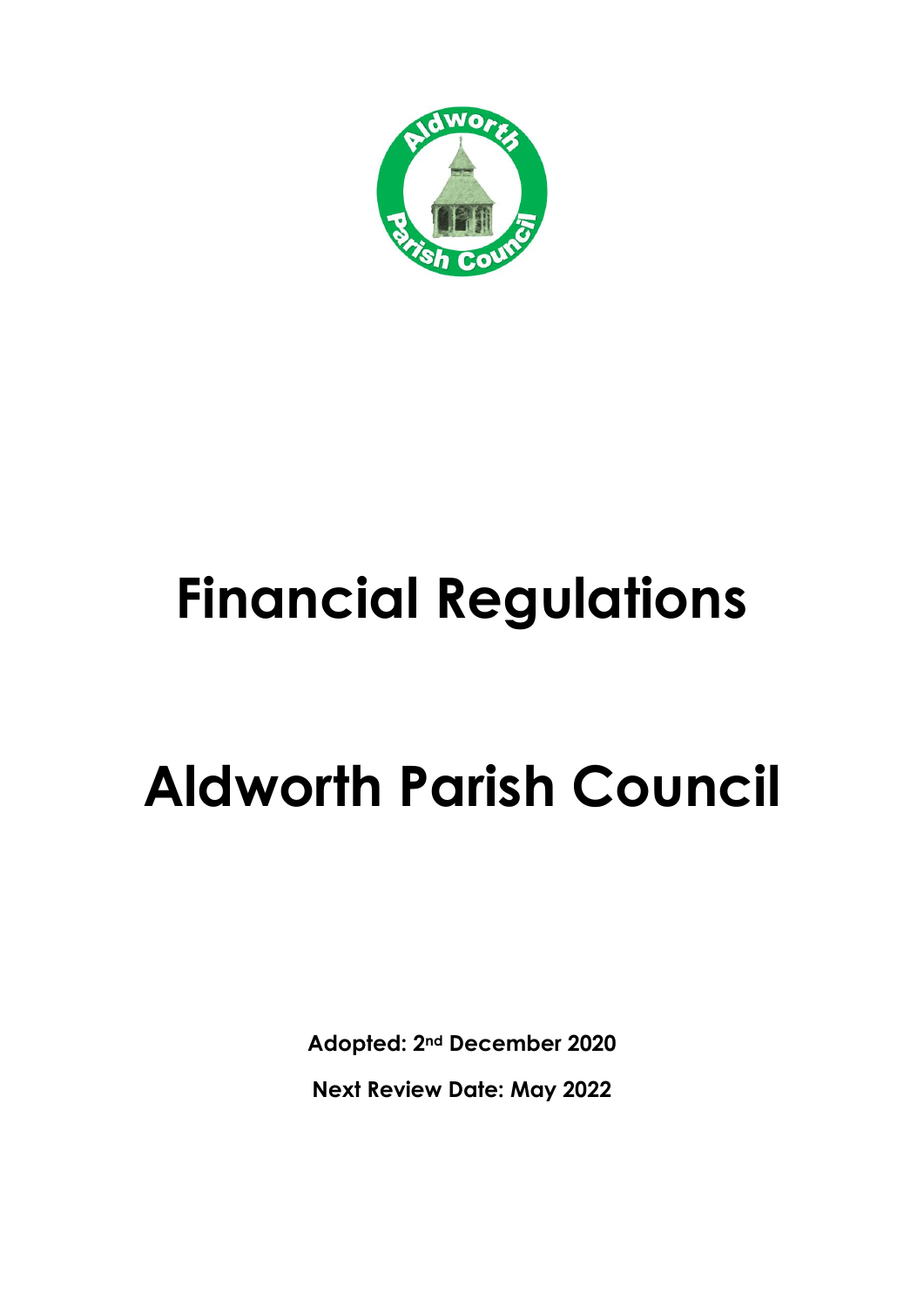#### **FINANCIAL REGULATIONS 2019 FOR ENGLAND**

## Contents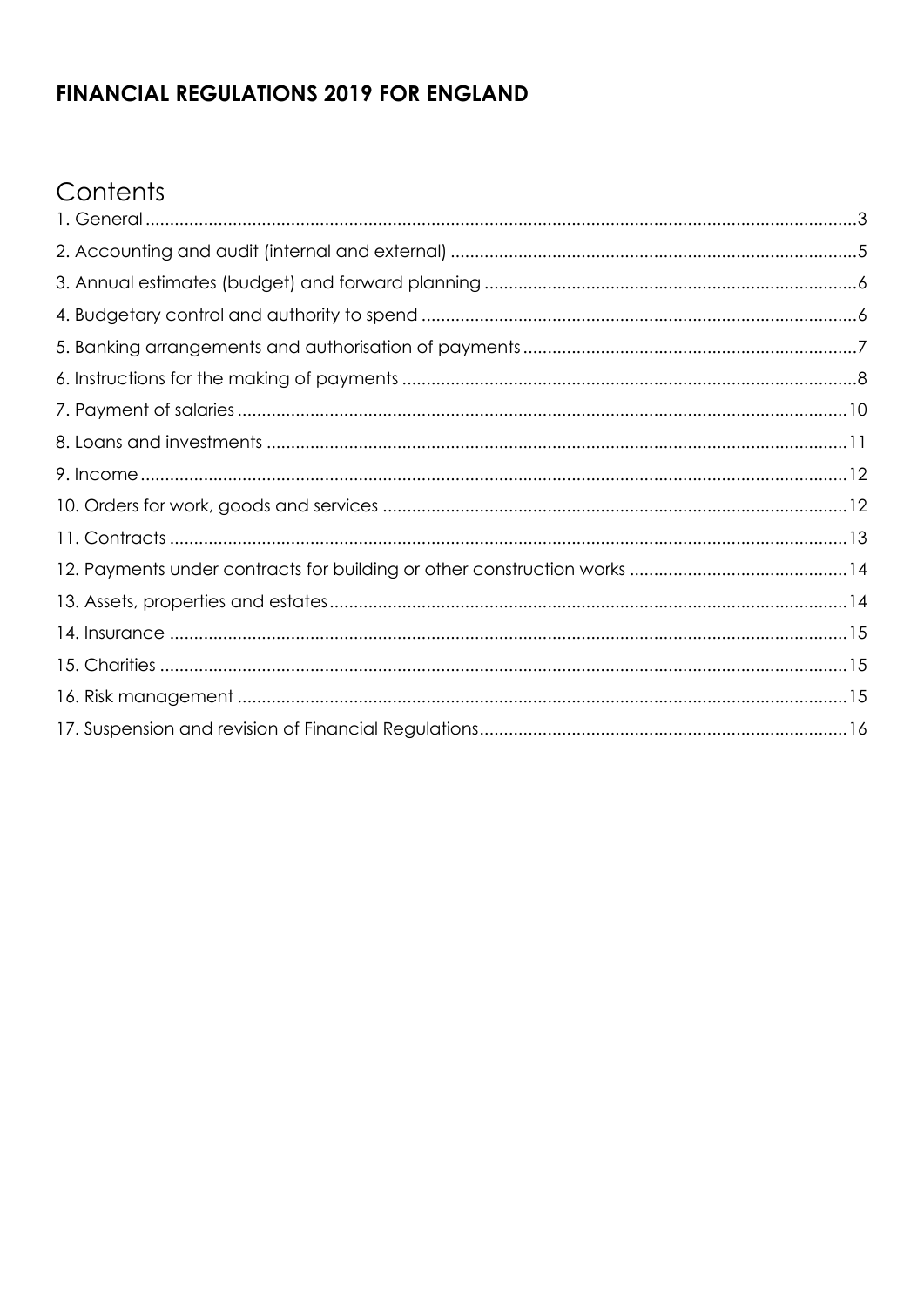These Financial Regulations were adopted by the council at its meeting held on 2nd December 2020.

## <span id="page-2-0"></span>1. General

1.1. These financial regulations govern the conduct of financial management by the council and may only be amended or varied by resolution of the council. Financial regulations are one of the council's three governing policy documents providing procedural guidance for members and officers. Financial regulations must be observed in conjunction with the council's standing orders<sup>1</sup> and any individual financial regulations relating to contracts.

1.2. The council is responsible in law for ensuring that its financial management is adequate and effective and that the council has a sound system of internal control which facilitates the effective exercise of the council's functions, including arrangements for the management of risk.

1.3. The council's accounting control systems must include measures:

- for the timely production of accounts;
- that provide for the safe and efficient safeguarding of public money;
- to prevent and detect inaccuracy and fraud; and
- identifying the duties of officers.

1.4. These financial regulations demonstrate how the council meets these responsibilities and requirements.

1.5. At least once a year, prior to approving the Annual Governance Statement, the council must review the effectiveness of its system of internal control which shall be in accordance with proper practices.

1.6. Deliberate or wilful breach of these Regulations by an employee may give rise to disciplinary proceedings.

1.7. Members of council are expected to follow the instructions within these Regulations and not to entice employees to breach them. Failure to follow instructions within these Regulations brings the office of councillor into disrepute.

1.8. The Responsible Financial Officer (RFO) holds a statutory office to be appointed by the council. The Clerk has been appointed as RFO for this council and these regulations will apply accordingly.

1.9. The RFO;

- acts under the policy direction of the council;
- administers the council's financial affairs in accordance with all Acts, Regulations, and proper practices;
- determines on behalf of the council its accounting records and accounting control systems;
- ensures the accounting control systems are observed;
- maintains the accounting records of the council up to date in accordance with proper practices;

<sup>1</sup> Model Standing Orders for Councils (2018 Edition) is available from NALC (©NALC 2018)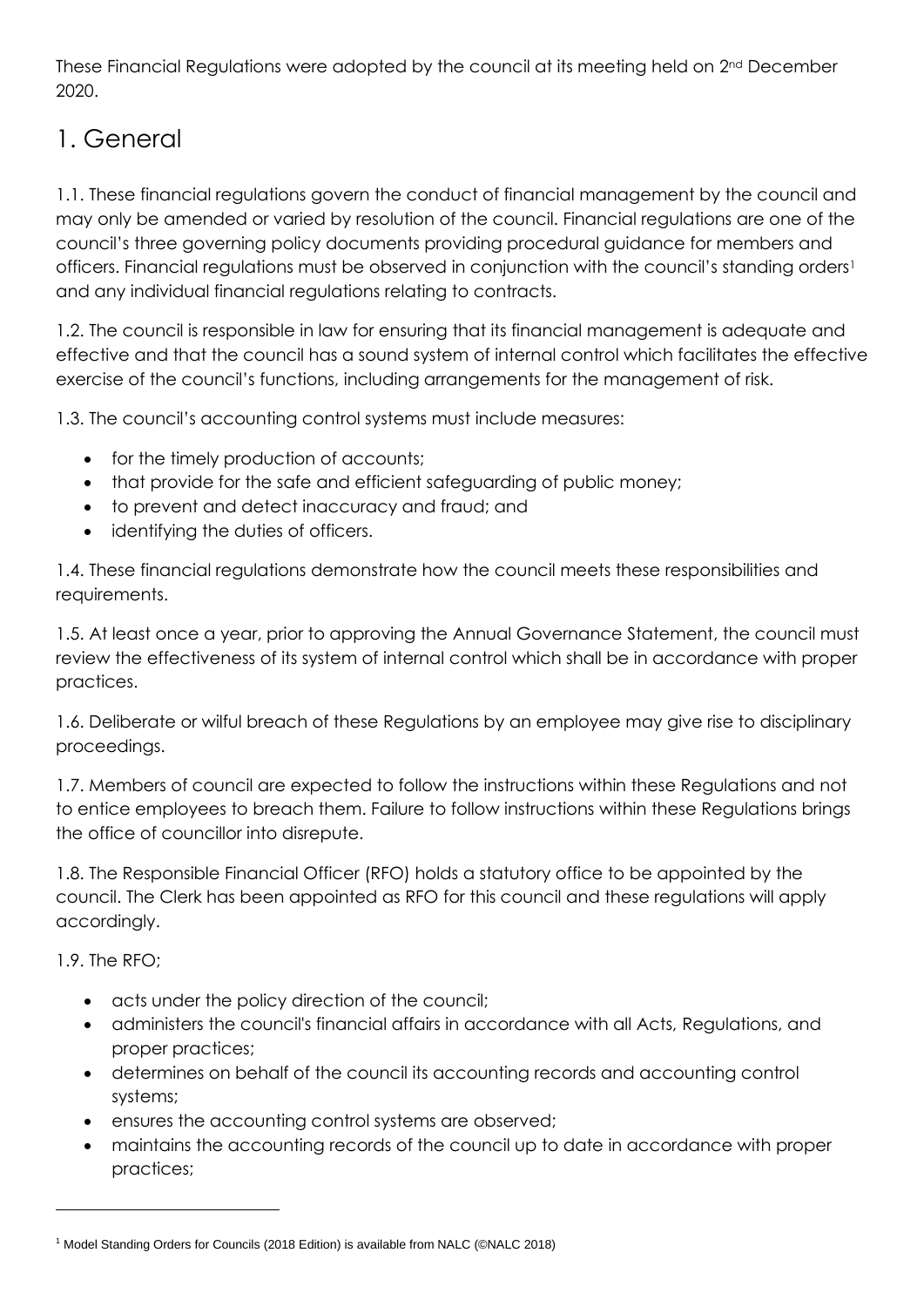- assists the council to secure economy, efficiency, and effectiveness in the use of its resources; and
- produces financial management information as required by the council.

1.10. The accounting records determined by the RFO shall be sufficient to show and explain the council's transactions and to enable the RFO to ensure that any income and expenditure account and statement of balances, or record of receipts and payments and additional information, as the case may be, or management information prepared for the council from time to time comply with the Accounts and Audit Regulations.

1.11. The accounting records determined by the RFO shall in particular contain:

- entries from day to day of all sums of money received and expended by the council and the matters to which the income and expenditure or receipts and payments account relate;
- a record of the assets and liabilities of the council; and
- wherever relevant, a record of the council's income and expenditure in relation to claims made, or to be made, for any contribution, grant, or subsidy.

1.12. The accounting control systems determined by the RFO shall include:

- procedures to ensure that the financial transactions of the council are recorded as soon as reasonably practicable and as accurately and reasonably as possible;
- procedures to enable the prevention and detection of inaccuracies and fraud and the ability to reconstruct any lost records;
- identification of the duties of officers dealing with financial transactions and division of responsibilities of those officers in relation to significant transactions;
- procedures to ensure that uncollectable amounts, including any bad debts are not submitted to the council for approval to be written off except with the approval of the RFO and that the approvals are shown in the accounting records; and
- measures to ensure that risk is properly managed.

1.13. The council is not empowered by these Regulations or otherwise to delegate certain specified decisions. In particular any decision regarding:

- setting the final budget or the precept (council tax requirement);
- approving accounting statements;
- approving an annual governance statement;
- borrowing;
- writing off bad debts;
- declaring eligibility for the General Power of Competence; and
- addressing recommendations in any report from the internal or external auditors, shall be a matter for the full council only.

1.14. In addition, the council must:

- determine and keep under regular review the bank mandate for all council bank accounts;
- approve any grant or a single commitment in excess of £5,000; and
- in respect of the annual salary for any employee have regard to recommendations about annual salaries of employees made by the relevant committee in accordance with its terms of reference.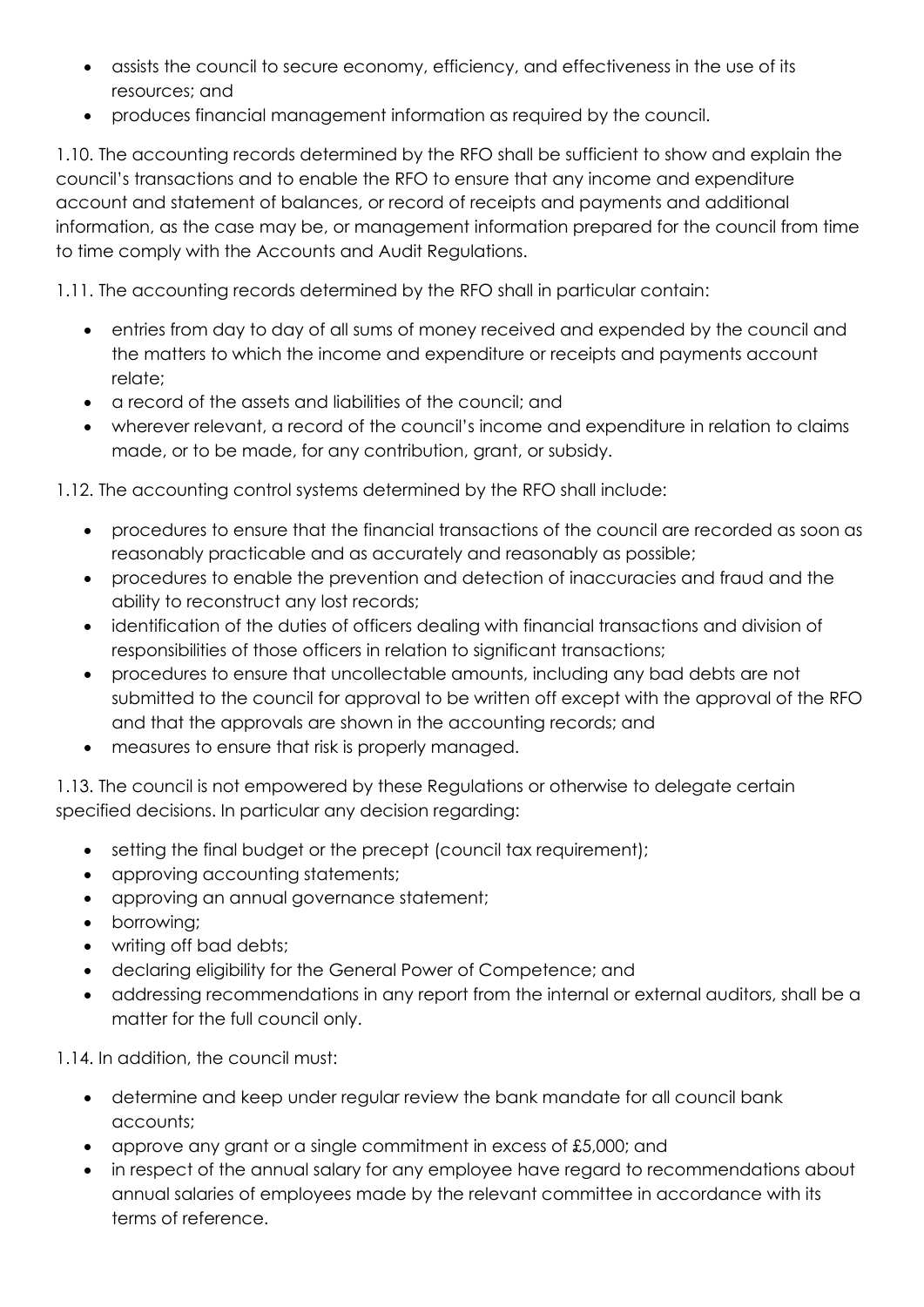1.15. In these financial regulations, references to the Accounts and Audit Regulations or 'the regulations' shall mean the regulations issued under the provisions of section 27 of the Audit Commission Act 1998, or any superseding legislation, and then in force unless otherwise specified.

In these financial regulations the term 'proper practice' or 'proper practices' shall refer to guidance issued in *Governance and Accountability for Local Councils - a Practitioners' Guide (England)* issued by the Joint Practitioners Advisory Group (JPAG), available from the websites of NALC and the Society for Local Council Clerks (SLCC).

## <span id="page-4-0"></span>2. Accounting and audit (internal and external)

2.1. All accounting procedures and financial records of the council shall be determined by the RFO in accordance with the Accounts and Audit Regulations, appropriate guidance, and proper practices.

2.2. On a regular basis, at least once in each quarter, and at each financial year end, a member other than the Chairman or a cheque signatory shall be appointed to verify bank reconciliations (for all accounts) produced by the RFO. The member shall sign the reconciliations and the original bank statements (or similar document) as evidence of verification. This activity shall on conclusion be reported, including any exceptions, to and noted by the council.

2.3. The RFO shall complete the annual statement of accounts, annual report, and any related documents of the council contained in the Annual Return (as specified in proper practices) as soon as practicable after the end of the financial year and having certified the accounts shall submit them and report thereon to the council within the timescales set by the Accounts and Audit Regulations.

2.4. The council shall ensure that there is an adequate and effective system of internal audit of its accounting records, and of its system of internal control in accordance with proper practices. Any officer or member of the council shall make available such documents and records as appear to the council to be necessary for the purpose of the audit and shall, as directed by the council, supply the RFO, internal auditor, or external auditor with such information and explanation as the council considers necessary for that purpose.

2.5. The internal auditor shall be appointed by and shall carry out the work in relation to internal controls required by the council in accordance with proper practices.

2.6. The internal auditor shall:

- be competent and independent of the financial operations of the council;
- report to council in writing, or in person, on a regular basis with a minimum of one annual written report during each financial year;
- to demonstrate competence, objectivity, and independence, be free from any actual or perceived conflicts of interest, including those arising from family relationships; and
- has no involvement in the financial decision making, management or control of the council

2.7. Internal or external auditors may not under any circumstances:

- perform any operational duties for the council;
- initiate or approve accounting transactions; or
- direct the activities of any council employee, except to the extent that such employees have been appropriately assigned to assist the internal auditor.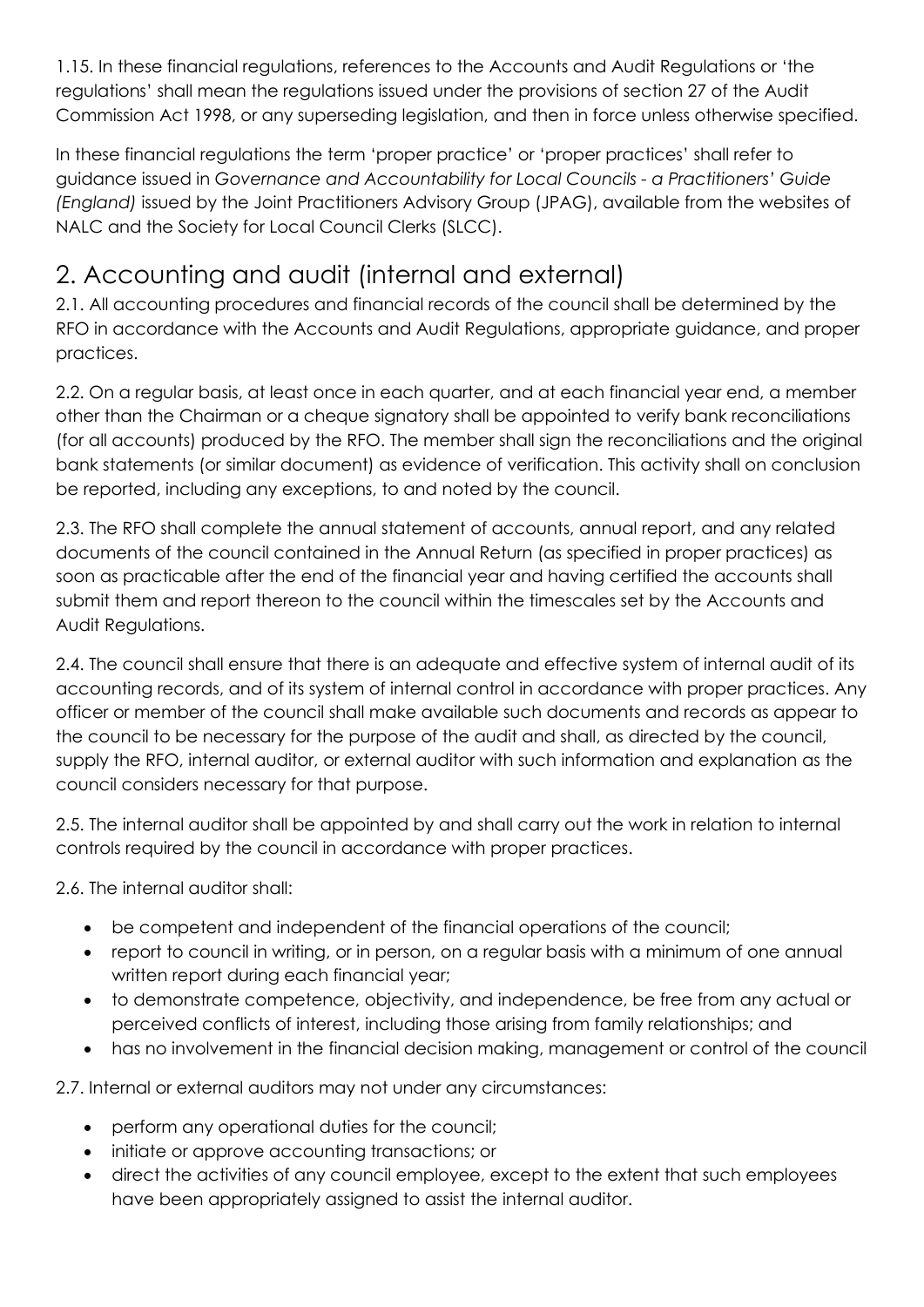2.8. For the avoidance of doubt, in relation to internal audit the terms 'independent' and 'independence' shall have the same meaning as is described in proper practices.

2.9. The RFO shall make arrangements for the exercise of electors' rights in relation to the accounts including the opportunity to inspect the accounts, books, and vouchers and display or publish any notices and statements of account required by Audit Commission Act 1998, or any superseding legislation, and the Accounts and Audit Regulations.

2.10. The RFO shall, without undue delay, bring to the attention of all councillors any correspondence or report from internal or external auditors.

## <span id="page-5-0"></span>3. Annual estimates (budget) and forward planning

3.1. Each committee (if any) shall review its three-year forecast of revenue and capital receipts and payments. Having regard to the forecast, it shall thereafter formulate and submit proposals for the following financial year to the council not later than the end of December each year including any proposals for revising the forecast.

3.2. The RFO must each year, by no later than December, prepare detailed estimates of all receipts and payments including the use of reserves and all sources of funding for the following financial year in the form of a budget to be considered by the council.

3.3. The council shall consider annual budget proposals in relation to the council's three year forecast of revenue and capital receipts and payments including recommendations for the use of reserves and sources of funding and update the forecast accordingly.

3.4. The council shall fix the precept (council tax requirement), and relevant basic amount of council tax to be levied for the ensuing financial year not later than by the end of January each year. The RFO shall issue the precept to the billing authority and shall supply each member with a copy of the approved annual budget.

3.5. The approved annual budget shall form the basis of financial control for the ensuing year.

## <span id="page-5-1"></span>4. Budgetary control and authority to spend

4.1. Expenditure on revenue items may be authorised up to the amounts included for that class of expenditure in the approved budget. This authority is to be determined by:

- the council for all items over £5,000;
- a duly delegated committee of the council for items over £500; or
- the Clerk, in conjunction with Chairman of Council or Chairman of the appropriate committee, for any items below £500.

Such authority is to be evidenced by a minute or by an authorisation slip duly signed by the Clerk, and where necessary also by the appropriate Chairman.

Contracts may not be disaggregated to avoid controls imposed by these regulations.

4.2. No expenditure may be authorised that will exceed the amount provided in the revenue budget for that class of expenditure other than by resolution of the council, or duly delegated committee. During the budget year and with the approval of council having considered fully the implications for public services, unspent and available amounts may be moved to other budget headings or to an earmarked reserve as appropriate ('virement').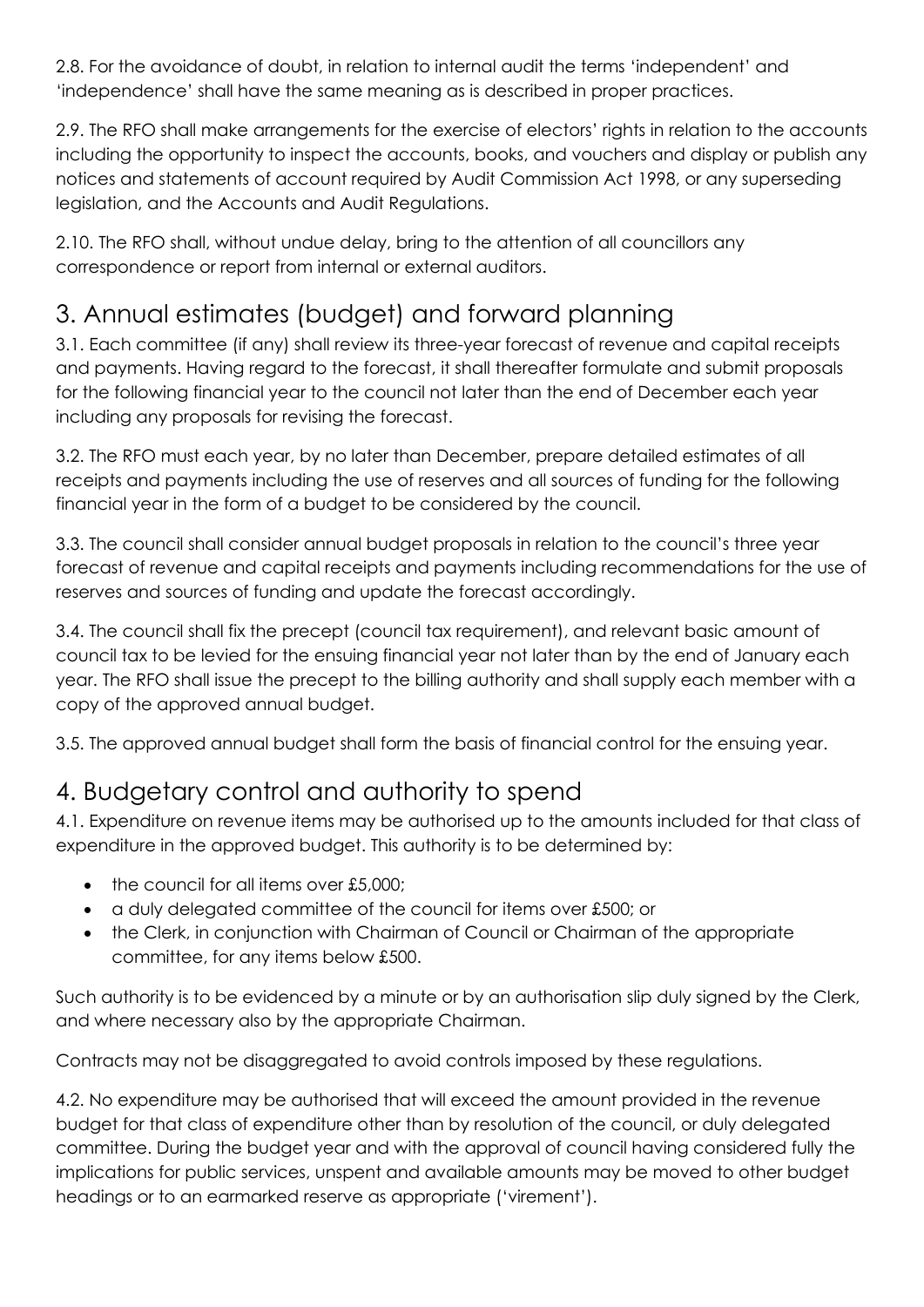4.3. Unspent provisions in the revenue or capital budgets for completed projects shall not be carried forward to a subsequent year.

4.4. The salary budgets are to be reviewed at least annually in November for the following financial year and such review shall be evidenced by a hard copy schedule signed by the Clerk and the Chairman of Council or relevant committee. The RFO will inform committees of any changes impacting on their budget requirement for the coming year in good time.

4.5. In cases of extreme risk to the delivery of council services, the clerk may authorise revenue expenditure on behalf of the council which in the clerk's judgement it is necessary to carry out. Such expenditure includes repair, replacement, or other work, whether or not there is any budgetary provision for the expenditure, subject to a limit of £1,000. The Clerk shall report such action to the chairman as soon as possible and to the council as soon as practicable thereafter.

4.6. No expenditure shall be authorised in relation to any capital project and no contract entered into or tender accepted involving capital expenditure unless the council is satisfied that the necessary funds are available and the requisite borrowing approval has been obtained.

4.7. All capital works shall be administered in accordance with the council's standing orders and financial regulations relating to contracts.

4.8. The RFO shall regularly provide the council with a statement of receipts and payments to date under each head of the budgets, comparing actual expenditure to the appropriate date against that planned as shown in the budget. These statements are to be prepared at least at the end of each financial quarter and shall show explanations of material variances. For this purpose, "material" shall be in excess of £100 or 15% of the budget.

4.9. Changes in earmarked reserves shall be approved by council as part of the budgetary control process.

## <span id="page-6-0"></span>5. Banking arrangements and authorisation of payments

5.1. The council's banking arrangements, including the bank mandate, shall be made by the RFO, and approved by the council; banking arrangements may not be delegated to a committee. They shall be regularly reviewed for safety and efficiency.

5.2. The RFO shall prepare a schedule of payments requiring authorisation, forming part of the Agenda for the Meeting and, together with the relevant invoices, present the schedule to council. The council shall review the schedule for compliance and, having satisfied itself shall authorise payment by a resolution of the council. The approved schedule shall be ruled off and initialled by the Chairman of the Meeting. A detailed list of all payments shall be disclosed within or as an attachment to the minutes of the meeting at which payment was authorised. Personal payments (including salaries, wages, expenses, and any payment made in relation to the termination of a contract of employment) may be summarised to remove public access to any personal information.

5.3. All invoices for payment shall be examined, verified, and certified by the RFO to confirm that the work, goods, or services to which each invoice relates has been received, carried out, examined, and represents expenditure previously approved by the council.

5.4. The RFO shall examine invoices for arithmetical accuracy and analyse them to the appropriate expenditure heading. The RFO shall take all steps to pay all invoices submitted, and which are in order, at the next available council [or Finance Committee] meeting.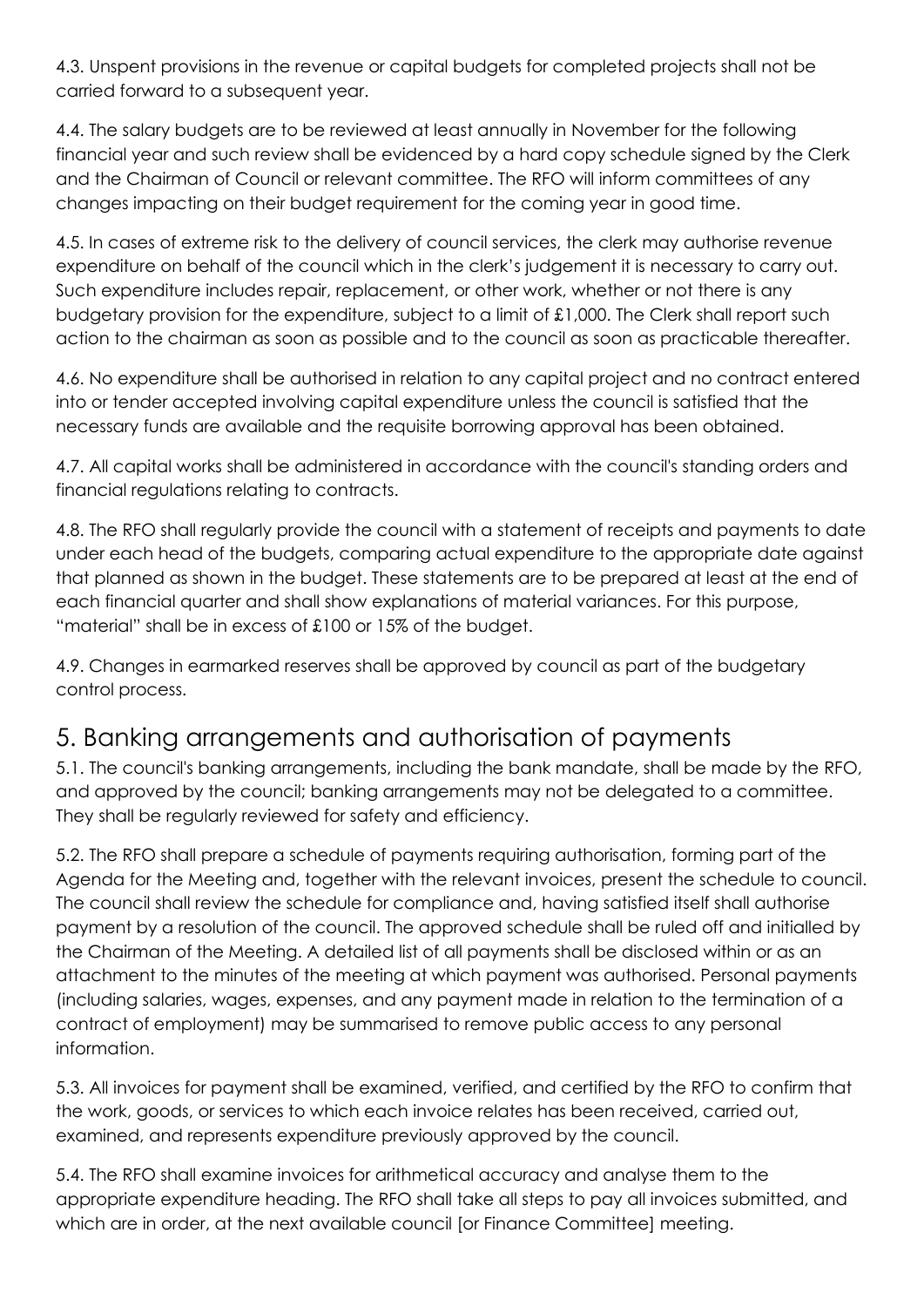5.5. The Clerk and RFO shall have delegated authority to authorise the payment of items only in the following circumstances:

a) If a payment is necessary to avoid a charge to interest under the Late Payment of Commercial Debts (Interest) Act 1998, and the due date for payment is before the next scheduled Meeting of council, where the Clerk and RFO certify that there is no dispute or other reason to delay payment, provided that a list of such payments shall be submitted to the next appropriate meeting of council;

b) An expenditure item authorised under 5.6 below (continuing contracts and obligations) provided that a list of such payments shall be submitted to the next appropriate meeting of council; or

c) fund transfers within the councils banking arrangements up to the sum of £10,000, provided that a list of such payments shall be submitted to the next appropriate meeting of council.

5.6. For each financial year the Clerk and RFO shall draw up a list of due payments which arise on a regular basis as the result of a continuing contract, statutory duty, or obligation (such as but not exclusively) Salaries, PAYE and NI, Superannuation Fund and regular maintenance contracts and the like for which council may authorise payment for the year provided that the requirements of regulation 4.1 (Budgetary Controls) are adhered to, provided also that a list of such payments shall be submitted to the next appropriate meeting of council.

5.7. A record of regular payments made under 5.6 above shall be drawn up and be signed by two members on each and every occasion when payment is authorised - thus controlling the risk of duplicated payments being authorised and / or made.

5.8. In respect of grants a duly authorised committee shall approve expenditure within any limits set by council and in accordance with any policy statement approved by council. Any Revenue or Capital Grant in excess of £5,000 shall before payment, be subject to ratification by resolution of the council.

5.9. Members are subject to the Code of Conduct that has been adopted by the council and shall comply with the Code and Standing Orders when a decision to authorise or instruct payment is made in respect of a matter in which they have a disclosable pecuniary or other interest, unless a dispensation has been granted.

5.10. The council will aim to rotate the duties of members in these Regulations so that onerous duties are shared out as evenly as possible over time.

5.11. Any changes in the recorded details of suppliers, such as bank account records, shall be approved in writing by a Member.

## <span id="page-7-0"></span>6. Instructions for the making of payments

6.1. The council will make safe and efficient arrangements for the making of its payments.

6.2. Following authorisation under Financial Regulation 5 above, the council, a duly delegated committee or, if so delegated, the Clerk or RFO shall give instruction that a payment shall be made.

6.3. All payments shall be affected by cheque or other instructions to the council's bankers, or otherwise, in accordance with a resolution of council [or duly delegated committee].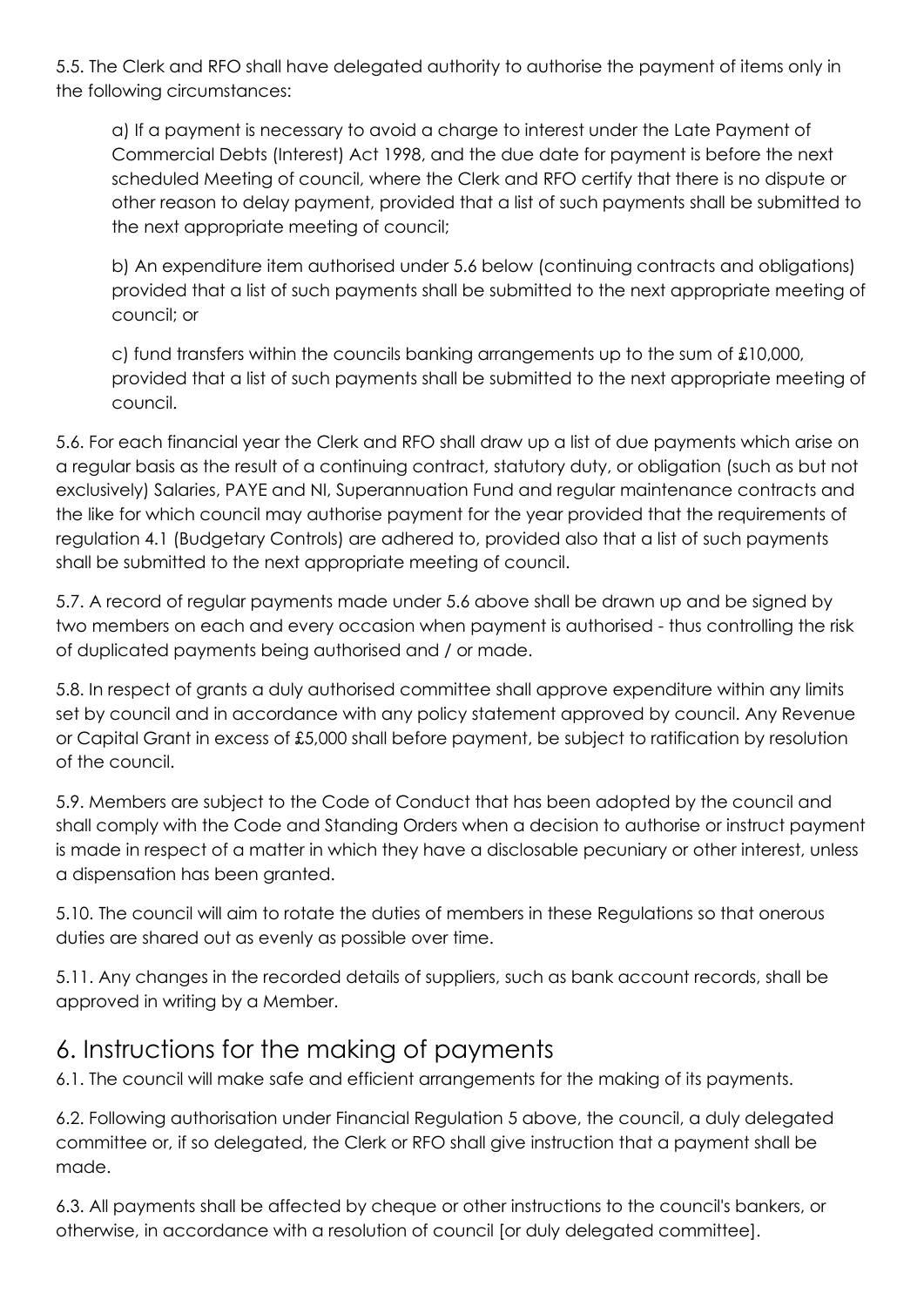6.4. Cheques or orders for payment drawn on the bank account in accordance with the schedule as presented to council or committee shall be signed by two members of council in accordance with a resolution instructing that payment. A member who is a bank signatory, having a connection by virtue of family or business relationships with the beneficiary of a payment, should not, under normal circumstances, be a signatory to the payment in question.

6.5. To indicate agreement of the details shown on the cheque or order for payment with the counterfoil and the invoice or similar documentation, the signatories shall each also initial the cheque counterfoil.

6.6. Cheques or orders for payment shall not normally be presented for signature other than at a council or committee meeting (including immediately before or after such a meeting). Any signatures obtained away from such meetings shall be reported to the council at the next convenient meeting.

6.7. If thought appropriate by the council, payment for utility supplies (energy, telephone, and water) and any National Non-Domestic Rates may be made by variable direct debit provided that the instructions are signed by two members and any payments are reported to council as made. The approval of the use of a variable direct debit shall be renewed by resolution of the council at least every two years.

6.8. If thought appropriate by the council, payment for certain items (principally salaries) may be made by banker's standing order provided that the instructions are signed, or otherwise evidenced by two members are retained and any payments are reported to council as made. The approval of the use of a banker's standing order shall be renewed by resolution of the council at least every two years.

6.9. If thought appropriate by the council, payment for certain items may be made by BACS or CHAPS methods provided that the instructions for each payment are signed, or otherwise evidenced, by two authorised bank signatories, are retained and any payments are reported to council as made. The approval of the use of BACS or CHAPS shall be renewed by resolution of the council at least every two years.

6.10. If thought appropriate by the council payment for certain items may be made by internet banking transfer provided evidence is retained showing which members approved the payment.

6.11. Where a computer requires use of a personal identification number (PIN) or other password(s), for access to the council's records on that computer, a note shall be made of the PIN and Passwords and shall be handed to and retained by the Chairman of Council in a sealed dated envelope. This envelope may not be opened other than in the presence of two other councillors. After the envelope has been opened, in any circumstances, the PIN and / or passwords shall be changed as soon as practicable. The fact that the sealed envelope has been opened, in whatever circumstances, shall be reported to all members immediately and formally to the next available meeting of the council. This will not be required for a member's personal computer used only for remote authorisation of bank payments.

6.12. No employee or councillor shall disclose any PIN or password, relevant to the working of the council or its bank accounts, to any person not authorised in writing by the council or a duly delegated committee.

6.13. Regular back-up copies of the records on any computer shall be made and shall be stored securely away from the computer in question, and preferably off site.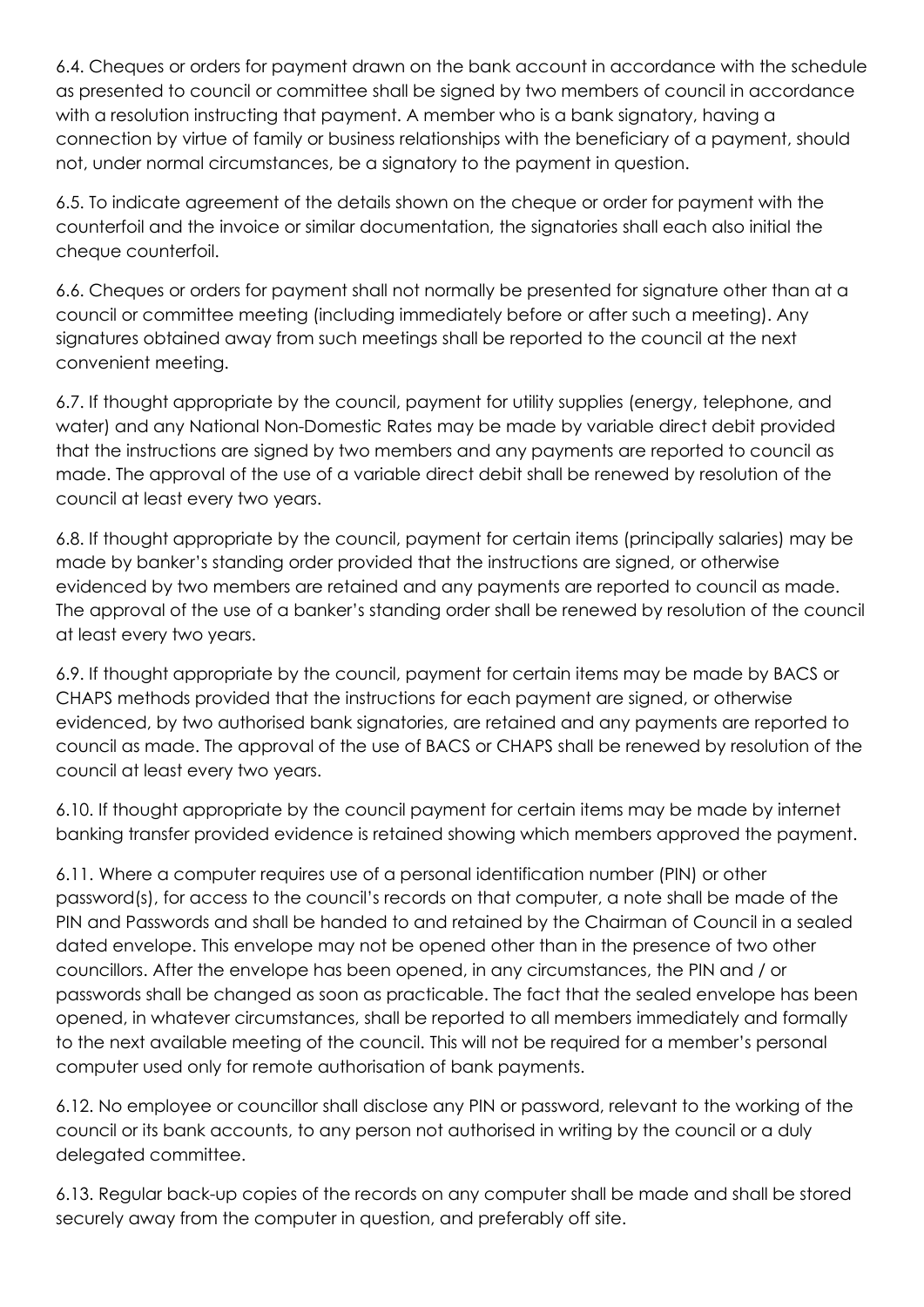6.14. The council, and any members using computers for the council's financial business, shall ensure that anti-virus, anti-spyware, and firewall software with automatic updates, together with a high level of security, is used.

6.15. Where internet banking arrangements are made with any bank, the Clerk / RFO shall be appointed as the Service Administrator. The bank mandate approved by the council shall identify a number of councillors who will be authorised to approve transactions on those accounts. The bank mandate will state clearly the amounts of payments that can be instructed by the use of the Service Administrator alone, or by the Service Administrator with a stated number of approvals.

6.16. Access to any internet banking accounts will be directly to the access page (which may be saved under "favourites"), and not through a search engine or e-mail link. Remembered or saved passwords facilities must not be used on any computer used for council banking work. Breach of this Regulation will be treated as a very serious matter under these regulations.

6.17. Changes to account details for suppliers, which are used for internet banking may only be changed on written hard copy notification by the supplier and supported by hard copy authority for change signed by two members. A programme of regular checks of standing data with suppliers will be followed.

6.18. Any Debit Card issued for use will be specifically restricted to the Clerk / RFO and will also be restricted to a single transaction maximum value of £1,000 unless authorised by council in writing before any order is placed.

6.19. A pre-paid debit card may be issued to employees with varying limits. These limits will be set by the council [Finance Committee]. Transactions and purchases made will be reported to the council and authority for topping-up shall be at the discretion of the council.

6.20. Any corporate credit card or trade card account opened by the council will be specifically restricted to use by the Clerk / RFO and shall be subject to automatic payment in full at each month-end. Personal credit or debit cards of members or staff shall not be used under any circumstances.

6.21. The council will not maintain any form of cash float. All cash received must be banked intact. Any payments made in cash by the Clerk / RFO (for example for postage or minor stationery items) shall be refunded on a regular basis, at least quarterly.

#### <span id="page-9-0"></span>7. Payment of salaries

7.1. As an employer, the council shall make arrangements to meet fully the statutory requirements placed on all employers by PAYE and National Insurance legislation. The payment of all salaries shall be made in accordance with payroll records and the rules of PAYE and National Insurance currently operating, and salary rates shall be as agreed by council, or duly delegated committee.

7.2. Payment of salaries and payment of deductions from salary such as may be required to be made for tax, national insurance and pension contributions, or similar statutory or discretionary deductions must be made in accordance with the payroll records and on the appropriate dates stipulated in employment contracts, provided that each payment is reported to the next available council meeting, as set out in these regulations above.

7.3. No changes shall be made to any employee's pay, emoluments, or terms and conditions of employment without the prior consent of the council.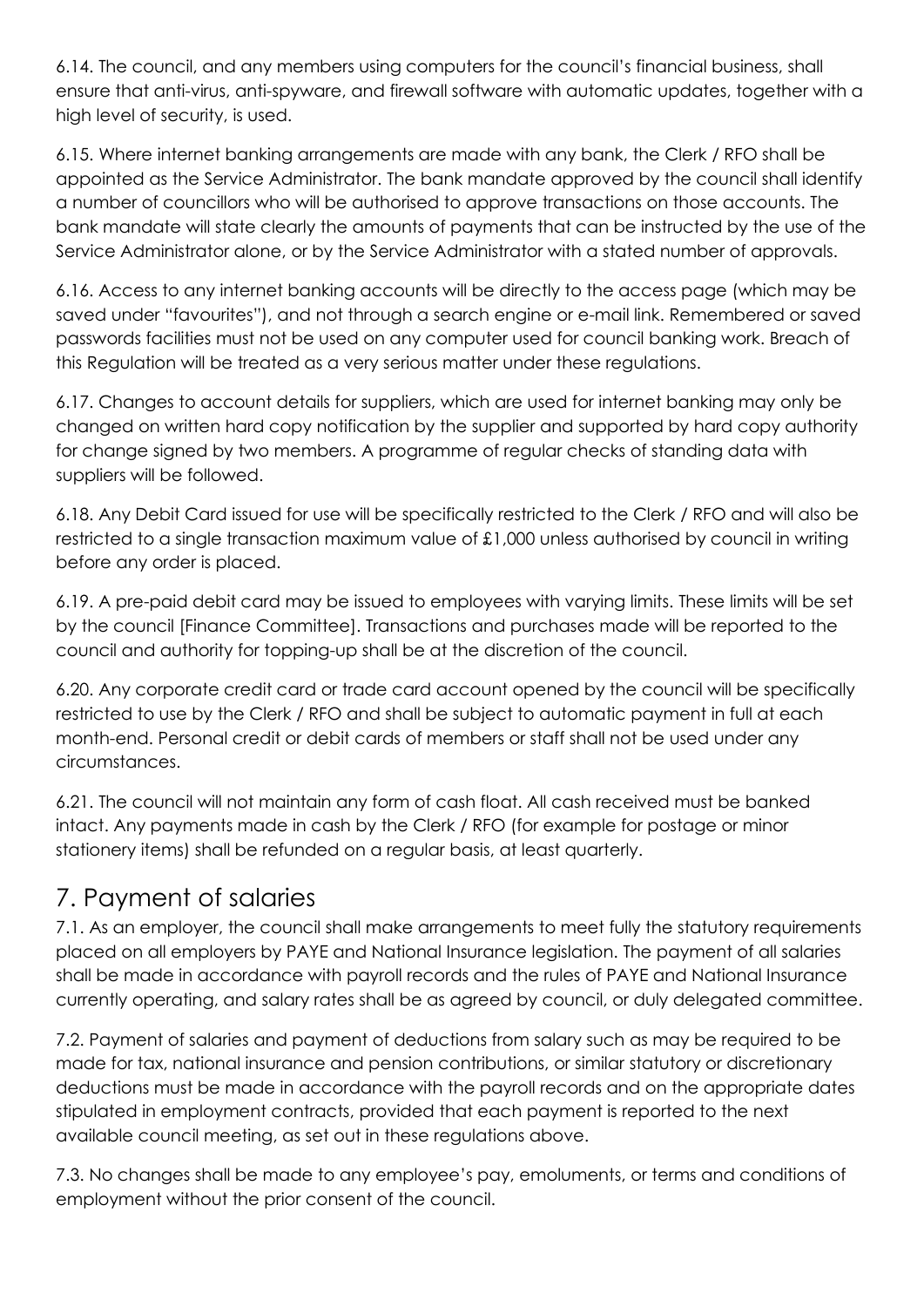7.4. Each and every payment to employees of net salary and to the appropriate creditor of the statutory and discretionary deductions shall be recorded in a separate confidential record (confidential cash book). This confidential record is not open to inspection or review (under the Freedom of Information Act 2000 or otherwise) other than:

a) by any councillor who can demonstrate a need to know;

b) by the internal auditor;

c) by the external auditor; or

d) by any person authorised under Audit Commission Act 1998, or any superseding legislation.

7.5. The total of such payments in each calendar month shall be reported with all other payments as made as may be required under these Financial Regulations, to ensure that only payments due for the period have actually been paid.

7.6. An effective system of personal performance management should be maintained for the senior officers.

7.7. Any termination payments shall be supported by a clear business case and reported to the council. Termination payments shall only be authorised by council.

7.8. Before employing interim staff, the council must consider a full business case.

#### <span id="page-10-0"></span>8. Loans and investments

8.1. All borrowings shall be affected in the name of the council, after obtaining any necessary borrowing approval. Any application for borrowing approval shall be approved by Council as to terms and purpose. The application for borrowing approval, and subsequent arrangements for the loan shall only be approved by full council.

8.2. Any financial arrangement which does not require formal borrowing approval from the Secretary of State/Welsh Assembly Government (such as Hire Purchase or Leasing of tangible assets) shall be subject to approval by the full council. In each case a report in writing shall be provided to council in respect of value for money for the proposed transaction.

8.3. The council will arrange with the council's banks and investment providers for the sending of a copy of each statement of account to the Chairman of the council at the same time as one is issued to the Clerk / RFO.

8.4. All loans and investments shall be negotiated in the name of the council and shall be for a set period in accordance with council policy.

8.5. The council shall consider the need for an Investment Strategy and Policy which, if drawn up, shall be in accordance with relevant regulations, proper practices, and guidance. Any Strategy and Policy shall be reviewed by the council at least annually.

8.6. All investments of money under the control of the council shall be in the name of the council.

8.7. All investment certificates and other documents relating thereto shall be retained in the custody of the RFO.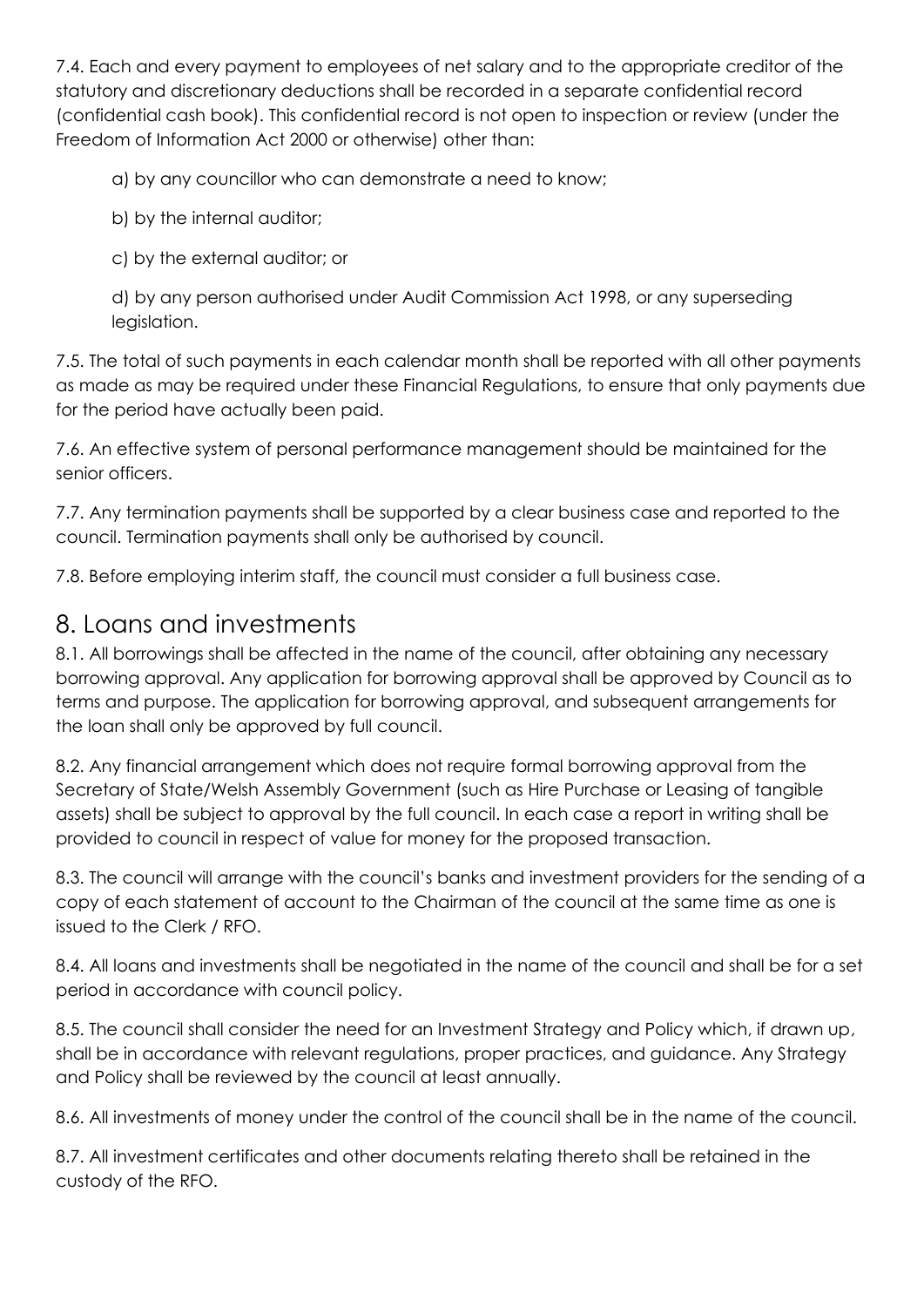8.8. Payments in respect of short term or long-term investments, including transfers between bank accounts held in the same bank, or branch, shall be made in accordance with Regulation 5 (Authorisation of payments) and Regulation 6 (Instructions for payments).

#### <span id="page-11-0"></span>9. Income

9.1. The collection of all sums due to the council shall be the responsibility of and under the supervision of the RFO.

9.2. Particulars of all charges to be made for work done, services rendered or goods supplied shall be agreed annually by the council, notified to the RFO and the RFO shall be responsible for the collection of all accounts due to the council.

9.3. The council will review all fees and charges at least annually, following a report of the Clerk.

9.4. Any sums found to be irrecoverable and any bad debts shall be reported to the council and shall be written off in the year.

9.5. All sums received on behalf of the council shall be banked intact as directed by the RFO. In all cases, all receipts shall be deposited with the council's bankers with such frequency as the RFO considers necessary.

9.6. The origin of each receipt shall be entered on the paying-in slip.

9.7. Personal cheques shall not be cashed out of money held on behalf of the council.

9.8. The RFO shall promptly complete any VAT Return that is required. Any repayment claim due in accordance with VAT Act 1994 section 33 shall be made at least annually coinciding with the financial year end.

9.9. Where any significant sums of cash are regularly received by the council, the RFO shall take such steps as are agreed by the council to ensure that more than one person is present when the cash is counted in the first instance, that there is a reconciliation to some form of control such as ticket issues, and that appropriate care is taken in the security and safety of individuals banking such cash.

9.10. Any income arising which is the property of a charitable trust shall be paid into a charitable bank account. Instructions for the payment of funds due from the charitable trust to the council (to meet expenditure already incurred by the authority) will be given by the Managing Trustees of the charity meeting separately from any council meeting (see also Regulation 16 below).

## <span id="page-11-1"></span>10. Orders for work, goods, and services

10.1. An official order or letter shall be issued for all work, goods, and services unless a formal contract is to be prepared or an official order would be inappropriate. Copies of orders shall be retained.

10.2. Order books shall be controlled by the RFO.

10.3. All members and officers are responsible for obtaining value for money at all times. An officer issuing an official order shall ensure as far as reasonable and practicable that the best available terms are obtained in respect of each transaction, usually by obtaining three or more quotations or estimates from appropriate suppliers, subject to any de minimis provisions in Regulation 11.1 below.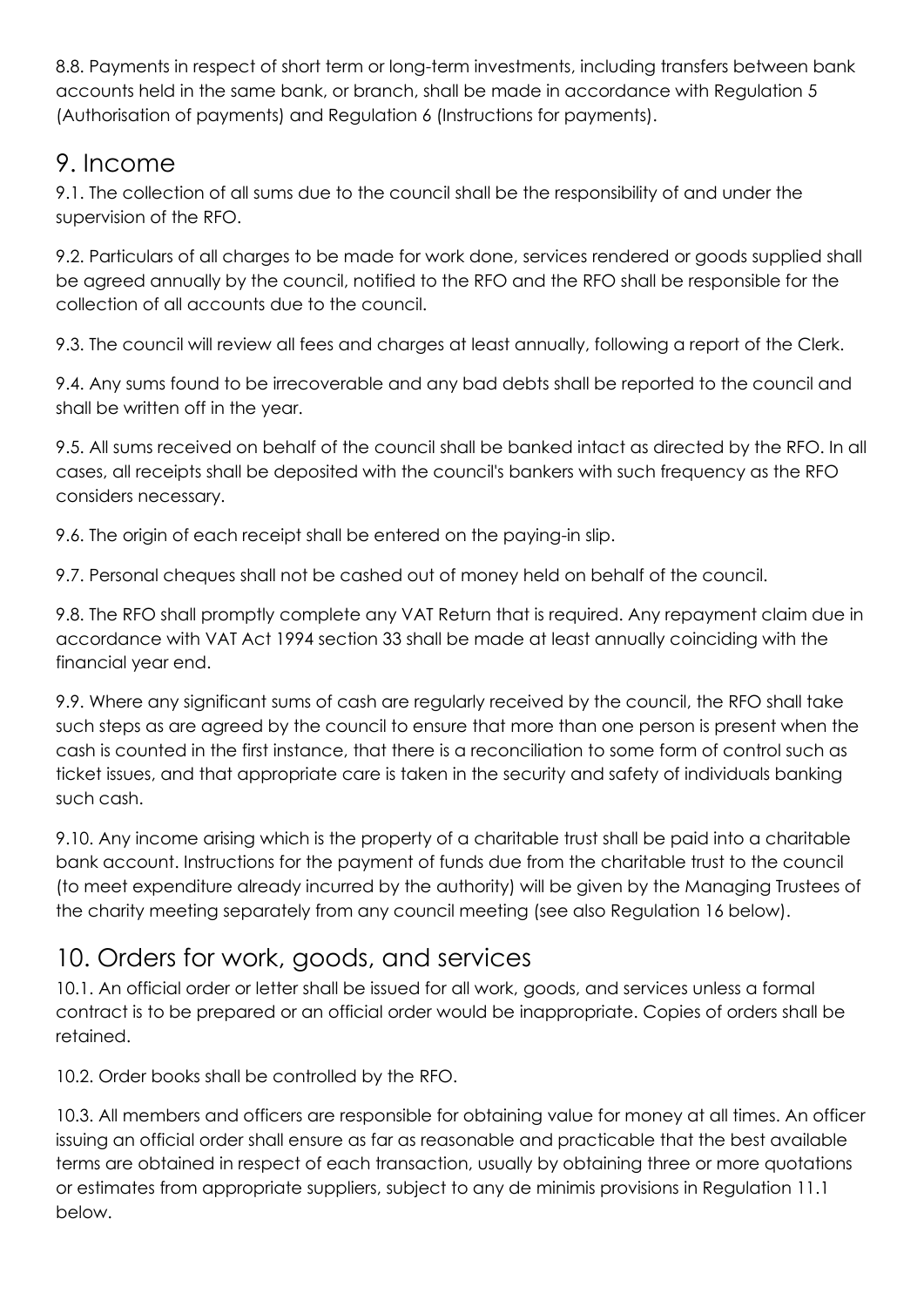10.4. A member may not issue an official order or make any contract on behalf of the council.

10.5. The RFO shall verify the lawful nature of any proposed purchase before the issue of any order, and in the case of new or infrequent purchases or payments, the RFO shall ensure that the statutory authority shall be reported to the meeting at which the order is approved so that the minutes can record the power being used.

### <span id="page-12-0"></span>11. Contracts

11.1. Procedures as to contracts are laid down as follows:

a) Every contract shall comply with these financial regulations, and no exceptions shall be made otherwise than in an emergency provided that this regulation need not apply to contracts which relate to items (i) to (vi) below:

i. for the supply of gas, electricity, water, sewerage, and telephone services;

ii. for specialist services such as are provided by legal professionals acting in disputes;

iii. for work to be executed or goods or materials to be supplied which consist of repairs to or parts for existing machinery or equipment or plant;

iv. for work to be executed or goods or materials to be supplied which constitute an extension of an existing contract by the council;

v. for additional audit work of the external auditor up to an estimated value of £500 (in excess of this sum the Clerk and RFO shall act after consultation with the Chairman and Vice Chairman of council); and

vi. for goods or materials proposed to be purchased which are proprietary articles and / or are only sold at a fixed price.

b) Where the council intends to procure or award a public supply contract, public service contract or public works contract as defined by The Public Contracts Regulations 2015 ("the Regulations") which is valued at £25,000 or more, the council shall comply with the relevant requirements of the Regulations<sup>2</sup>.

c) The full requirements of The Regulations, as applicable, shall be followed in respect of the tendering and award of a public supply contract, public service contract or public works contract which exceed thresholds in The Regulations set by the Public Contracts Directive 2014/24/EU (which may change from time to time)<sup>3</sup>.

d) When applications are made to waive financial regulations relating to contracts to enable a price to be negotiated without competition the reason shall be embodied in a recommendation to the council.

e) Such invitation to tender shall state the general nature of the intended contract and the Clerk shall obtain the necessary technical assistance to prepare a specification in

<sup>3</sup> Thresholds currently applicable are:

<sup>&</sup>lt;sup>2</sup> The Regulations require councils to use the Contracts Finder website to advertise contract opportunities, set out the procedures to be followed in awarding new contracts and to publicise the award of new contracts

a) For public supply and public service contracts 209,000 Euros (£181,302)

b) For public works contracts 5,225,000 Euros (£4,551,413)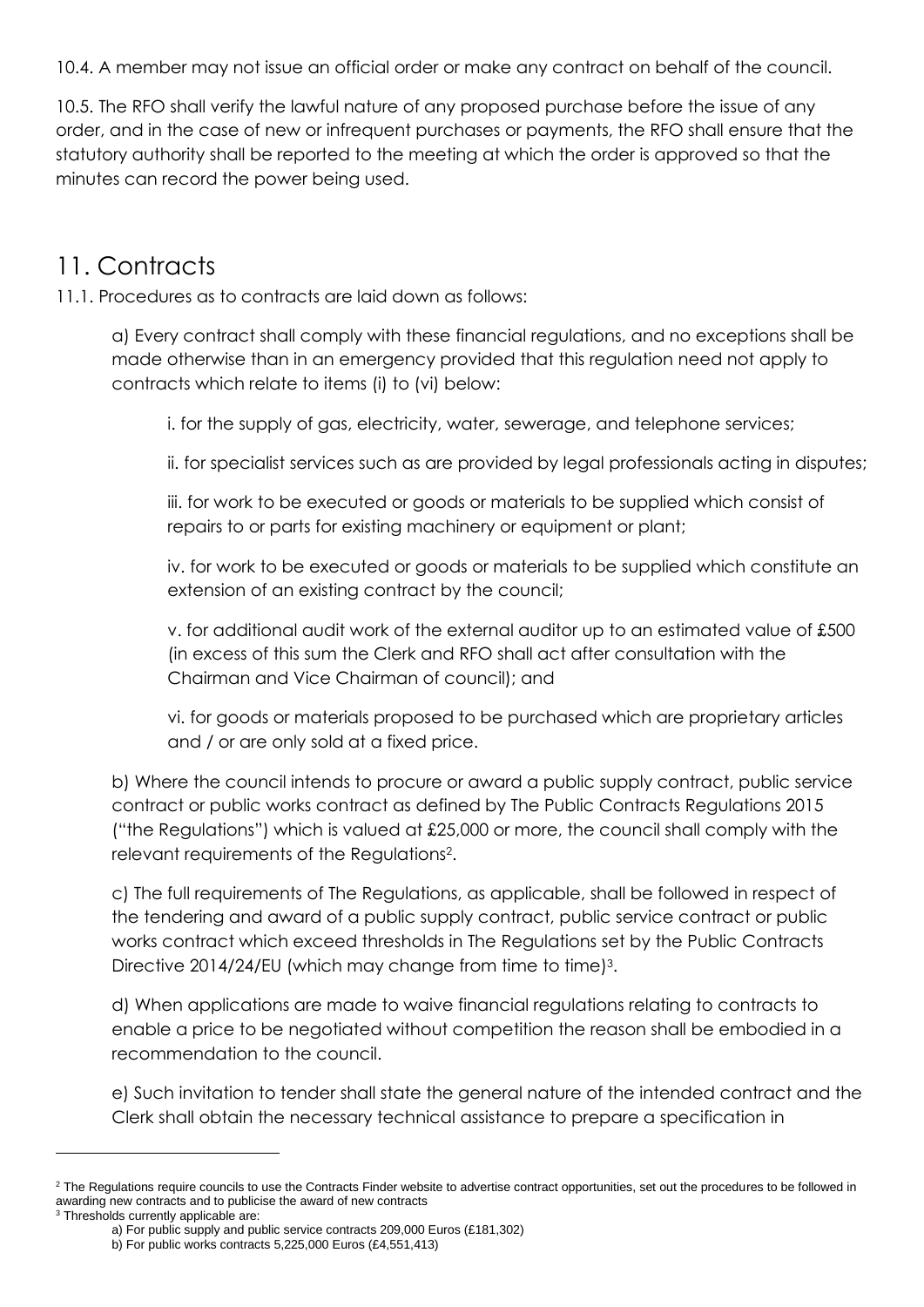appropriate cases. The invitation shall in addition state that tenders must be addressed to the Clerk in the ordinary course of post. Each tendering firm shall be supplied with a specifically marked envelope in which the tender is to be sealed and remain sealed until the prescribed date for opening tenders for that contract.

f) All sealed tenders shall be opened at the same time on the prescribed date by the Clerk in the presence of at least one member of council.

g) Any invitation to tender issued under this regulation shall be subject to Standing Order 18 and shall refer to the terms of the Bribery Act 2010.

h) When it is to enter into a contract of less than £60,000 in value for the supply of goods or materials or for the execution of works or specialist services other than such goods, materials, works or specialist services as are excepted as set out in paragraph (a) the Clerk / RFO shall obtain 3 quotations (priced descriptions of the proposed supply); where the value is below £3,000 and above £100 the Clerk / RFO shall strive to obtain 3 estimates. Otherwise, Regulation 10.3 above shall apply.

i) The council shall not be obliged to accept the lowest or any tender, quote, or estimate.

j) Should it occur that the council, or duly delegated committee, does not accept any tender, quote or estimate, the work is not allocated and the council requires further pricing, provided that the specification does not change, no person shall be permitted to submit a later tender, estimate or quote who was present when the original decision-making process was being undertaken.

#### <span id="page-13-0"></span>12. Payments under contracts for building or other construction

#### works

12.1. Payments on account of the contract sum shall be made within the time specified in the contract by the RFO upon authorised certificates of the architect or other consultants engaged to supervise the contract (subject to any percentage withholding as may be agreed in the particular contract).

12.2. Where contracts provide for payment by instalments the RFO shall maintain a record of all such payments. In any case where it is estimated that the total cost of work carried out under a contract, excluding agreed variations, will exceed the contract sum of 5% or more a report shall be submitted to the council.

12.3. Any variation to a contract or addition to or omission from a contract must be approved by the council and Clerk to the contractor in writing, the council being informed where the final cost is likely to exceed the financial provision.

## <span id="page-13-1"></span>13. Assets, properties, and estates

13.1. The Clerk shall make appropriate arrangements for the custody of all title deeds and Land Registry Certificates of properties held by the council. The RFO shall ensure a record is maintained of all properties held by the council, recording the location, extent, plan, reference, purchase details, nature of the interest, tenancies granted, rents payable and purpose for which held in accordance with Accounts and Audit Regulations.

13.2. No tangible moveable property shall be purchased or otherwise acquired, sold, leased, or otherwise disposed of, without the authority of the council, together with any other consents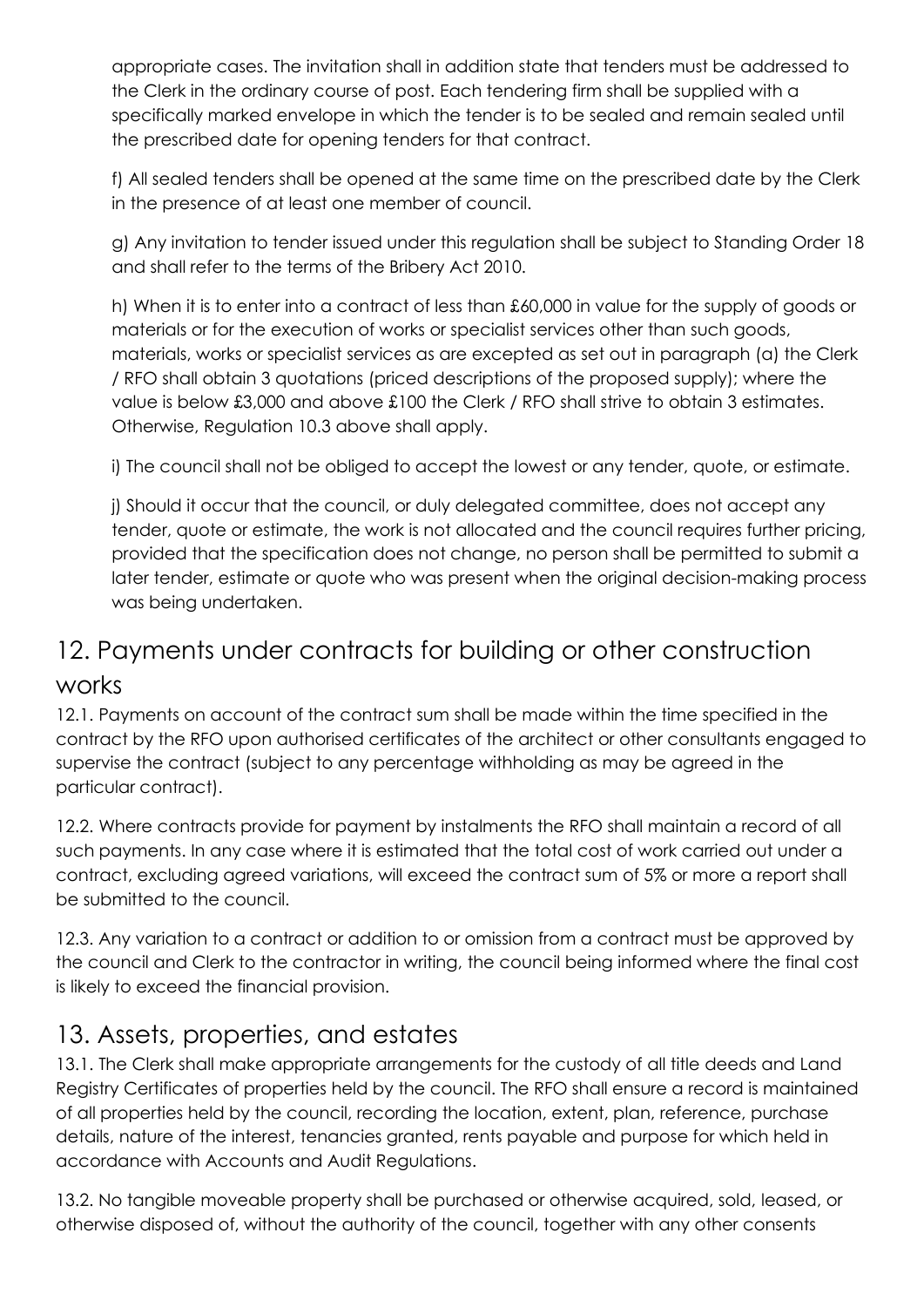required by law, save where the estimated value of any one item of tangible movable property does not exceed £250.

13.3. No real property (interests in land) shall be sold, leased, or otherwise disposed of without the authority of the council, together with any other consents required by law. In each case a report in writing shall be provided to council in respect of valuation and surveyed condition of the property (including matters such as planning permissions and covenants) together with a proper business case (including an adequate level of consultation with the electorate).

13.4. No real property (interests in land) shall be purchased or acquired without the authority of the full council. In each case a report in writing shall be provided to council in respect of valuation and surveyed condition of the property (including matters such as planning permissions and covenants) together with a proper business case (including an adequate level of consultation with the electorate).

13.5. Subject only to the limit set in Regulation 14.2 above, no tangible moveable property shall be purchased or acquired without the authority of the full council. In each case a report in writing shall be provided to council with a full business case.

13.6. The RFO shall ensure that an appropriate and accurate Register of Assets and Investments is kept up to date. The continued existence of tangible assets shown in the Register shall be verified at least annually, possibly in conjunction with a health and safety inspection of assets.

#### <span id="page-14-0"></span>14. Insurance

14.1. Following the annual risk assessment (per Regulation 17), the RFO shall affect all insurances and negotiate all claims on the council's insurers.

14.2. The RFO will assess all new risks, properties or vehicles which require to be insured and of any alterations affecting existing insurances.

14.3. The RFO shall keep a record of all insurances effected by the council and the property and risks covered thereby and annually review it.

14.4. The RFO shall be notified of any loss liability or damage or of any event likely to lead to a claim and shall report these to council at the next available meeting.

145.5. All appropriate members and employees of the council shall be included in a suitable form of security or fidelity guarantee insurance which shall cover the maximum risk exposure as determined annually by the council.

## <span id="page-14-1"></span>15. Charities

15.1. Where the council is sole managing trustee of a charitable body the Clerk and RFO shall ensure that separate accounts are kept of the funds held on charitable trusts and separate financial reports made in such form as shall be appropriate, in accordance with Charity Law and legislation, or as determined by the Charity Commission. The Clerk and RFO shall arrange for any audit or independent examination as may be required by Charity Law or any Governing Document.

#### <span id="page-14-2"></span>16. Risk management

16.1. The council is responsible for putting in place arrangements for the management of risk. The Clerk shall prepare, for approval by the council, risk management policy statements in respect of